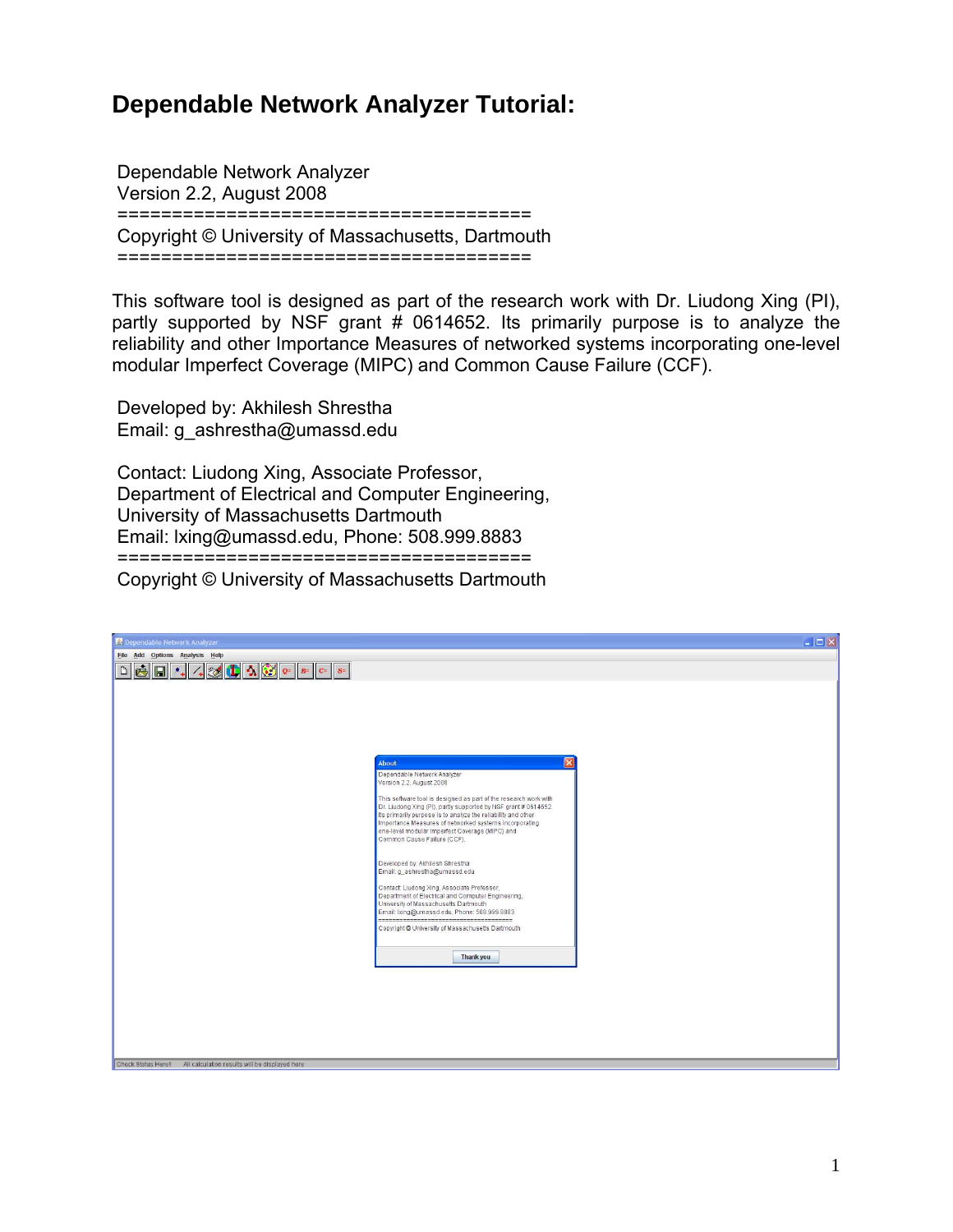To draw a network topology use "Add->Node" and "Add->Edge".

"Add->Node" adds a node at the top-left portion of the screen. Click and drag the node to the required position on the screen.

| <b>E</b> Reliability Software  | EFE                                            |
|--------------------------------|------------------------------------------------|
| File Add Options Analysis Help |                                                |
| $\Box$<br>Edge this            | Node Caso  4 3 1 1 3 3 0 0 5 c 5               |
|                                |                                                |
|                                |                                                |
|                                |                                                |
|                                |                                                |
|                                |                                                |
|                                |                                                |
|                                |                                                |
|                                |                                                |
|                                |                                                |
|                                |                                                |
|                                |                                                |
|                                |                                                |
|                                |                                                |
|                                |                                                |
| Check Status Herell            | All calculation results will be displayed here |

First add the required number of nodes. To connect them, click "Add->Edge" and then click on the two nodes to be connected.

| <b>E</b> Reliability Software                               |   | CFIX |
|-------------------------------------------------------------|---|------|
| File Add Options Analysis Help                              |   |      |
| Node Chip  4 2 1 3 3 2 2 3 3 4 5 6 8<br>$\Box$<br>Edge case |   |      |
|                                                             |   |      |
|                                                             |   |      |
|                                                             |   |      |
|                                                             |   |      |
|                                                             |   |      |
|                                                             |   |      |
|                                                             |   |      |
| Œ                                                           |   |      |
|                                                             |   |      |
|                                                             | O |      |
|                                                             |   |      |
|                                                             |   |      |
|                                                             |   |      |
|                                                             |   |      |
|                                                             |   |      |
|                                                             |   |      |
|                                                             |   |      |
|                                                             |   |      |
|                                                             |   |      |
|                                                             |   |      |
|                                                             |   |      |
| Adding: Edge 0 Click on two nodes to connect                |   |      |

*Currently, only undirected edges are considered. Also the nodes are considered to be perfect nodes and node failure is not considered. Future work will incorporate imperfect nodes and directional edges.*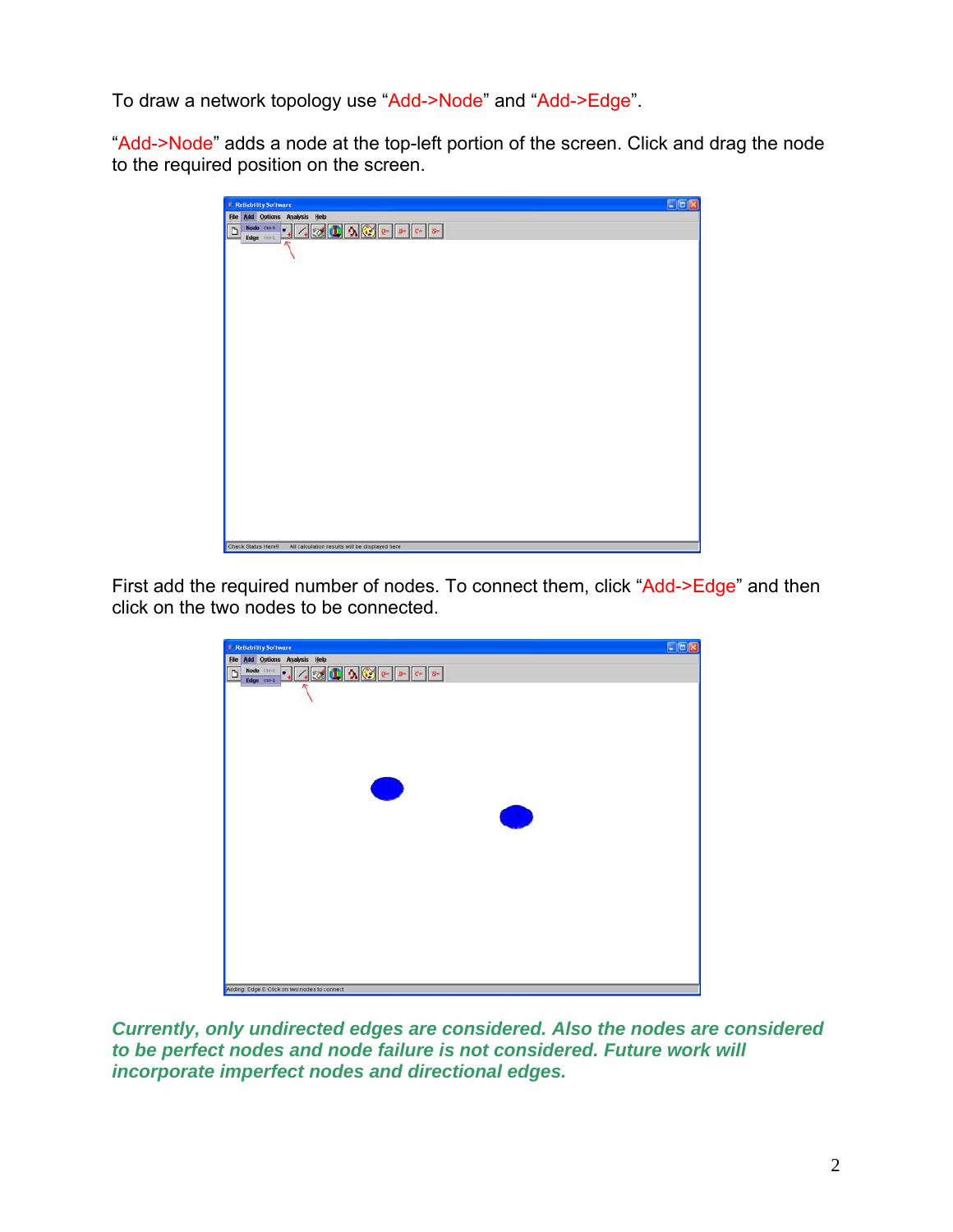To change Node properties: Right Click on the relevant node, you will get a pop-up menu.

- "Delete Node" deletes the node and all associated edges.
- "Set as Start" sets the start node. Color changes to GREEN.
- "Set as Destination" sets the destination node. Color changes to RED.
- "Reset" resets start/destination node to normal node. Color resets to default color, which is BLUE.



To change Edge properties: Right Click on the relevant edge, you will get a pop-up menu.



"Delete Edge" deletes the edge.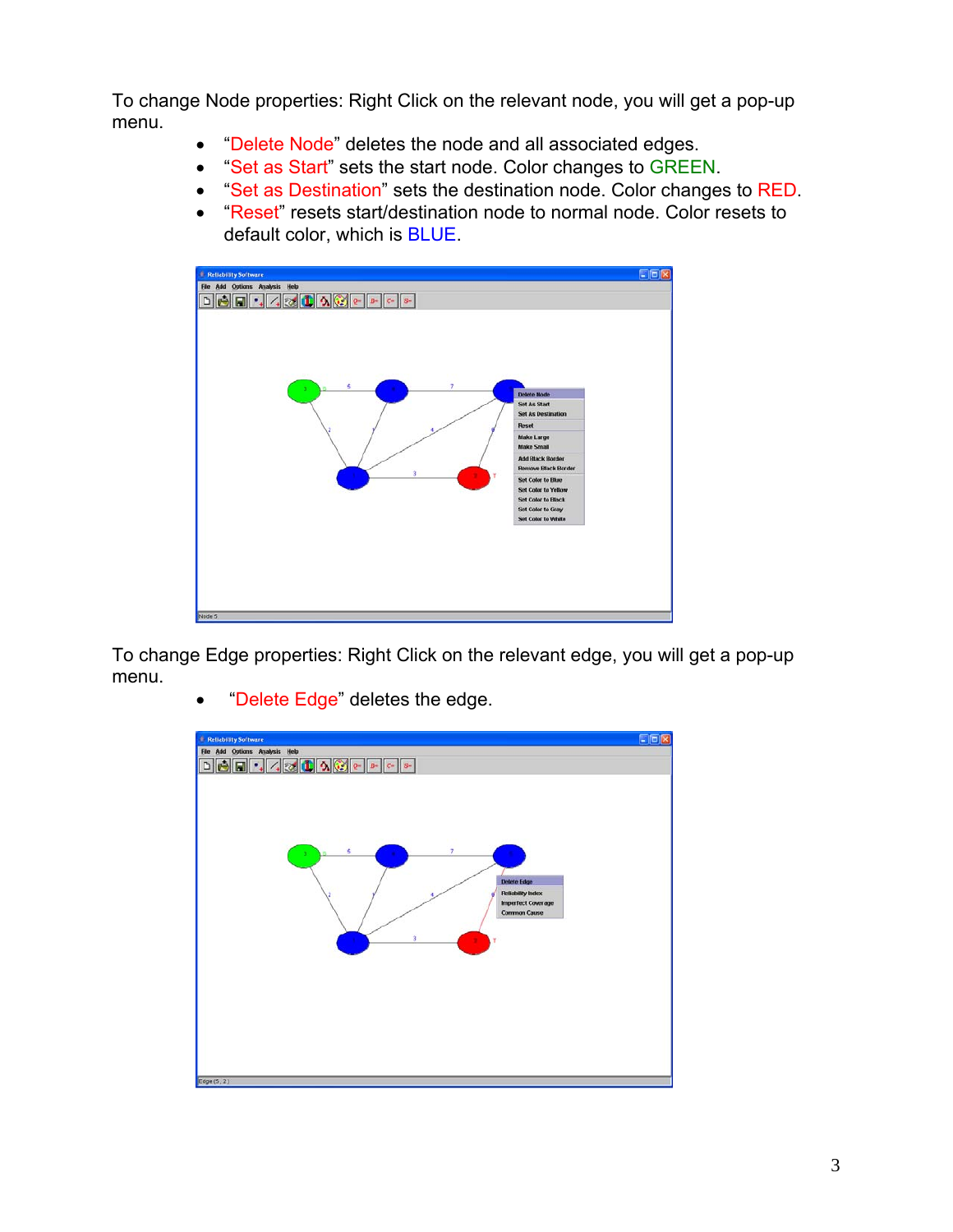• "Reliability Index" sets the edge failure distribution and the associated parameters.

For our example, all the edges' failure distribution have been set to exponential failure with failure rate ( $\alpha$ ) =1.0E-7 hr<sup>-1</sup>.



• "Imperfect Coverage" sets the imperfect coverage parameters: transient restoration (r) and permanent coverage (c).

For our example, all the edges' coverage parameters has been set to r=0, c=0.97.

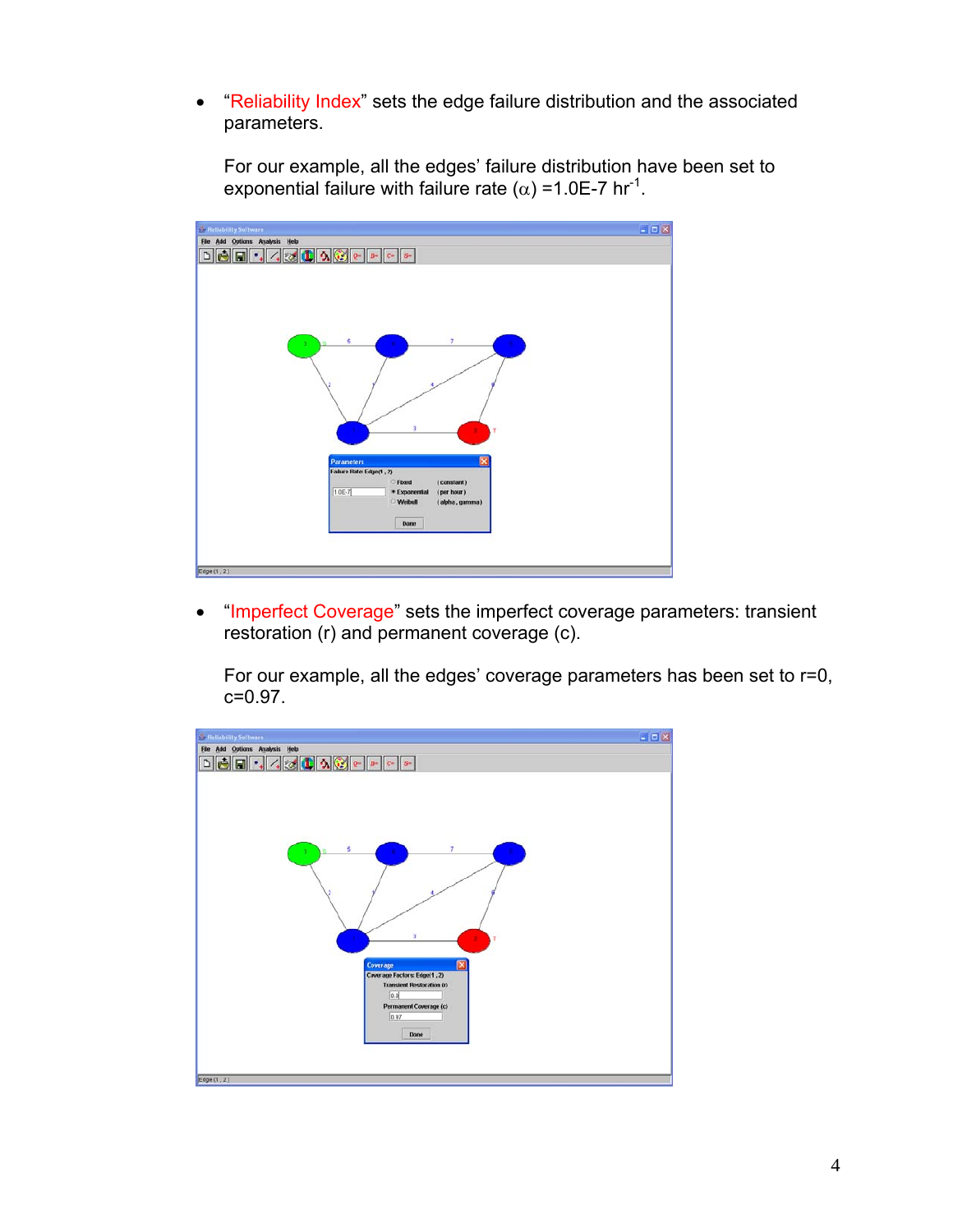• "Common Cause" sets the common cause factors associated with the edge. To add common causes, use the free text box; separating the factors by '*comma'*. For example to set common cause factors as rain and hurricane, type "rain, hurricane".

For our example: Common Cause { $e_2$  (1,3)} = {flood, hurricane}, Common Cause  $\{e_1 (1,4)\} = \{f |ood\}$ , Common Cause  $\{e_3 (1,2)\} = \{hurricane\}$ .



• "Options->User Variable Ordering" allows user to enter the variable ordering.



• "Options->Dependent Factors" check box allows the user to specify if the common cause factors are dependent or independent. For our example, this check box is checked.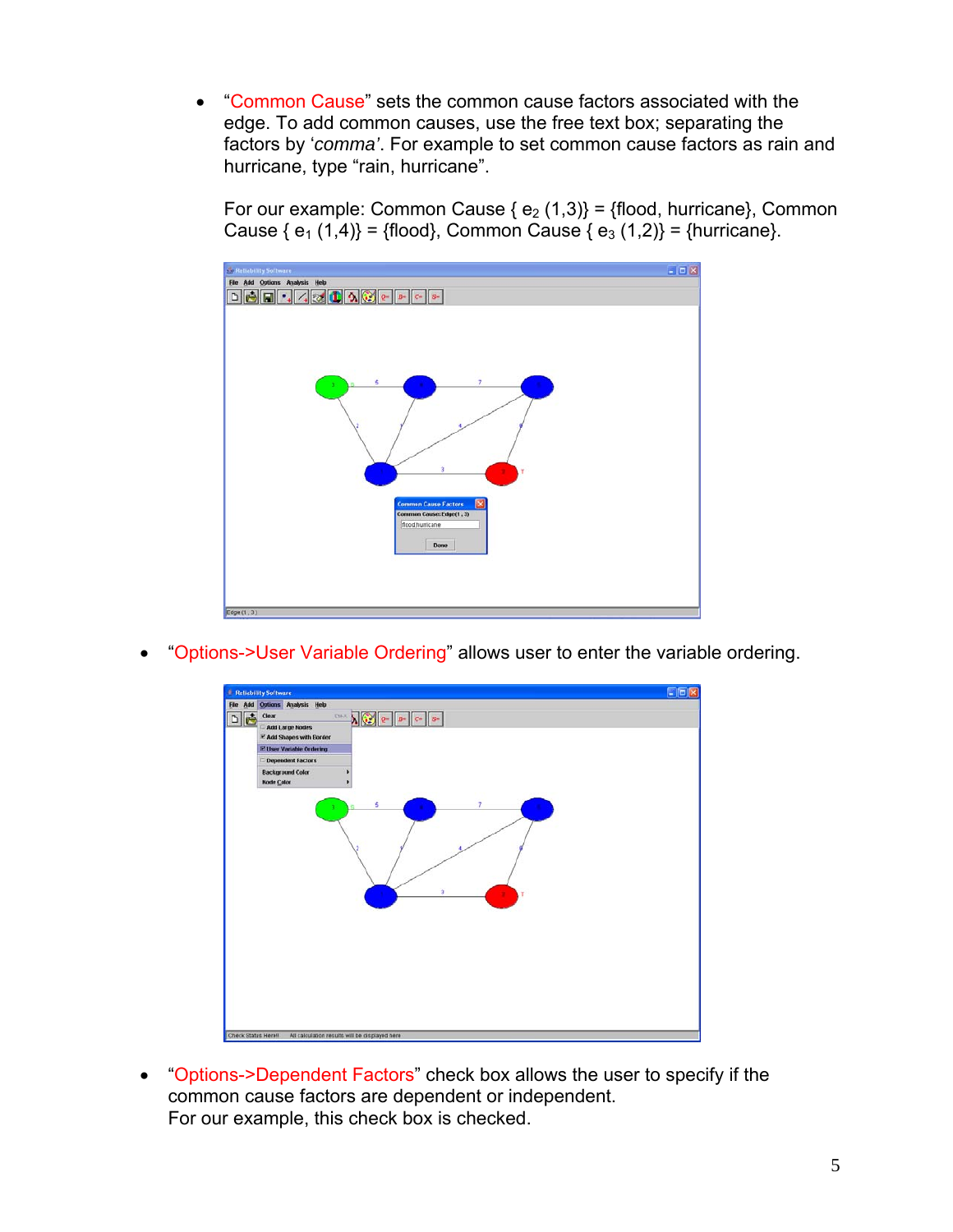• "Analysis->Information" gives the list of network components with their properties.



• "Analysis->Generate BDD". This step must be done prior to all the analysis routines (except Information). It generates the BDD structure of the given network topology. It asks the user for the "Mission Time" and Common Cause Factor Probabilities (if any) and the variable ordering if the "Options->User Variable Ordering" check box is ticked. For our example:

Mission Time = 1000 hrs  $Pr{flood}^*(1-Pr{hurricane}$  flood}) = 0.008 (1-Pr{flood})\*Pr{hurricane\ NOT flood} = 0.0294 Pr{flood}\*Pr{hurricane\ flood} = 0.012  $(1-Pr{flood})*(1-Pr{hurricane}\ NOT{flood}) = 0.9506$ 

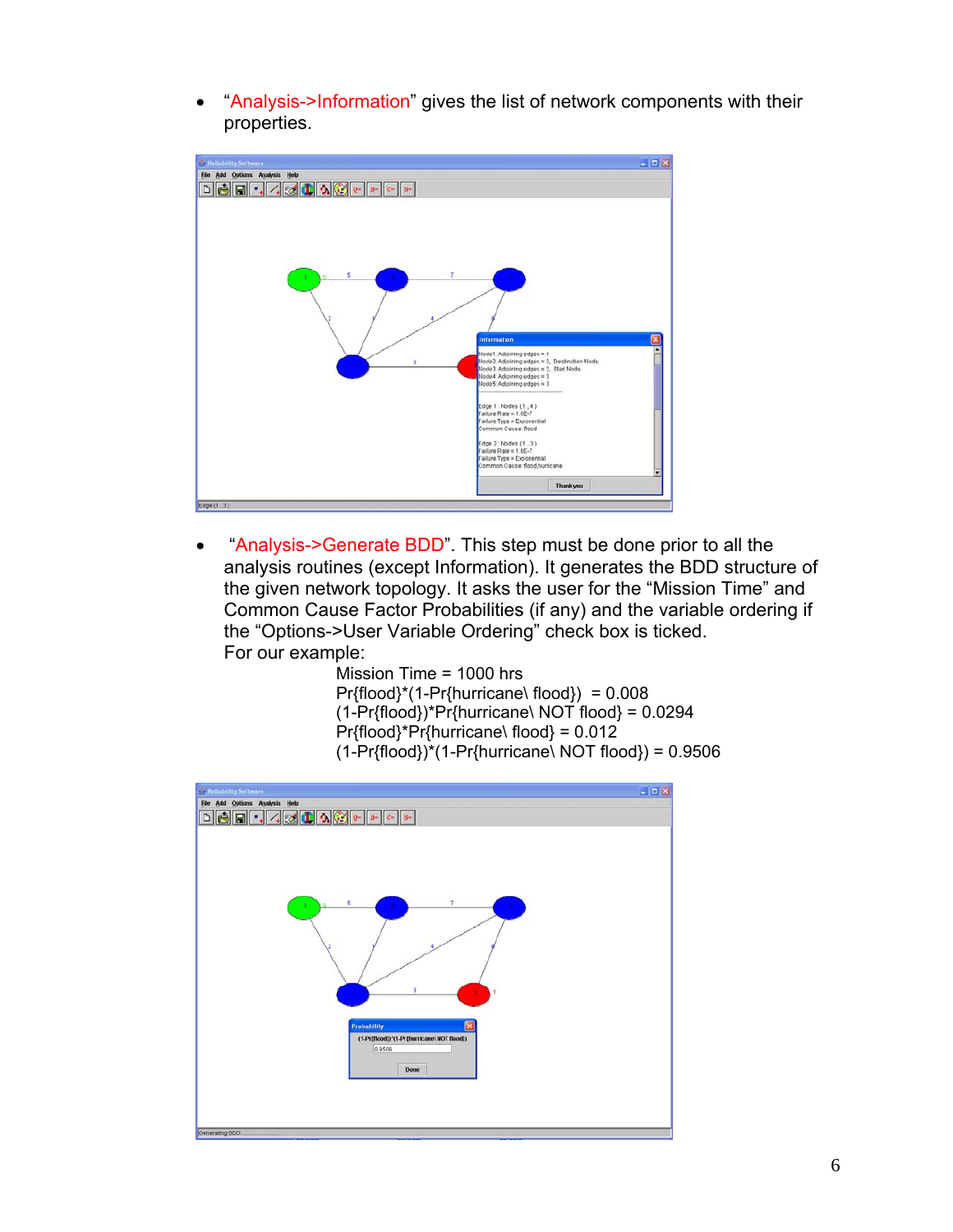• "Analysis->Paint BDD" shows graphically the structure of the OBDD and ROBDD.

You can use the Zoom In, Zoom Out, Left Arrow, Right Arrow, Up Arrow and Down Arrow to custom view the OBDD and ROBDD. Use Reset to reset to the original default view.



• "Analysis->Reliability" finds the reliability of the Network for the given mission time with given coverage parameters and common cause factors.



• "Analysis->Importance" has three importance measures; namely, Birnbaum's, Criticality and Structural that finds the importance values of the relevant edge.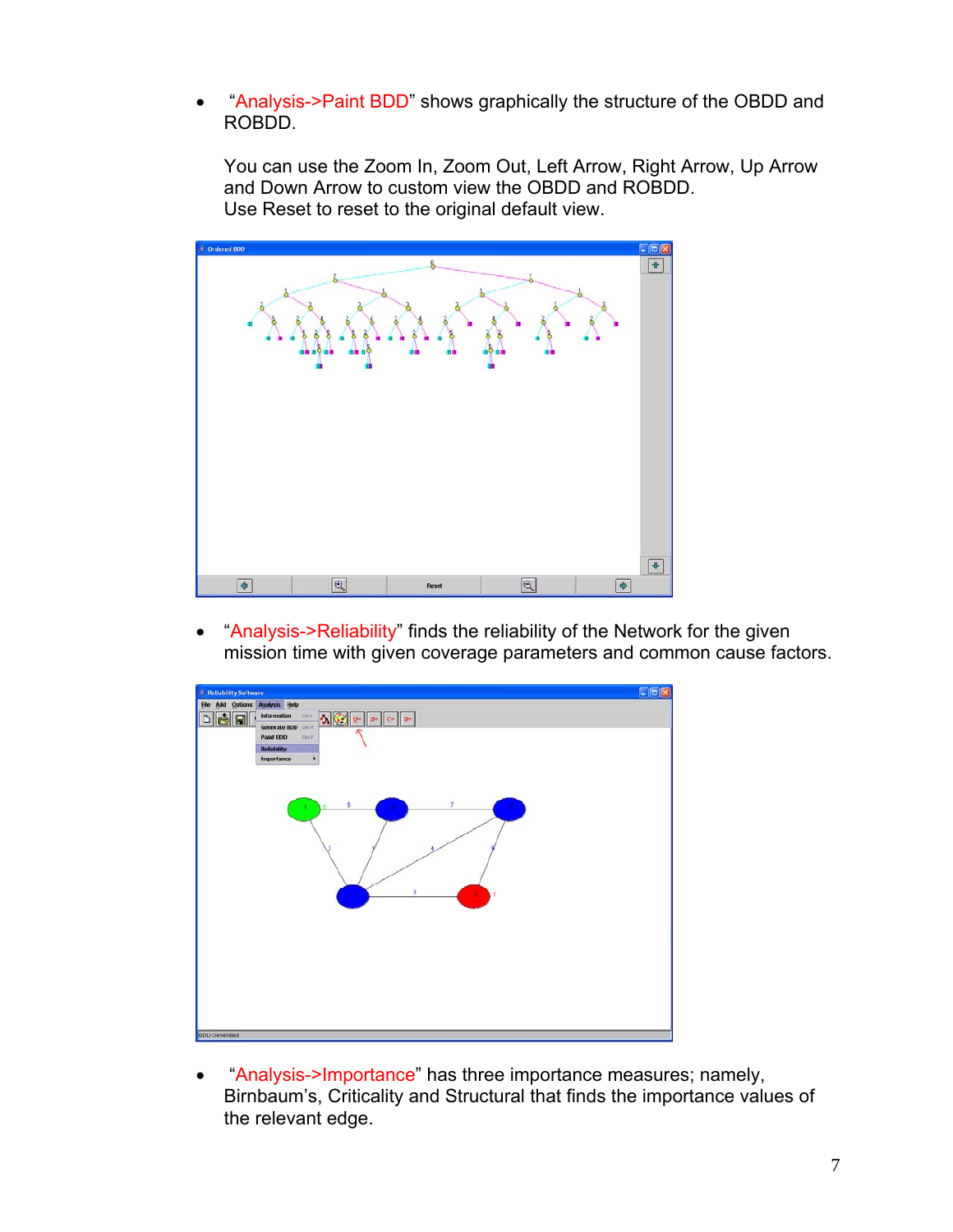

• "Analysis->Importance->Birnbaum's" finds the Birnbaum's marginal importance value of the edge.



- "Analysis->Importance->Criticality" finds the Criticality value of the edge.
- "Analysis->Importance->Structural" finds the Structural Importance value of the edge.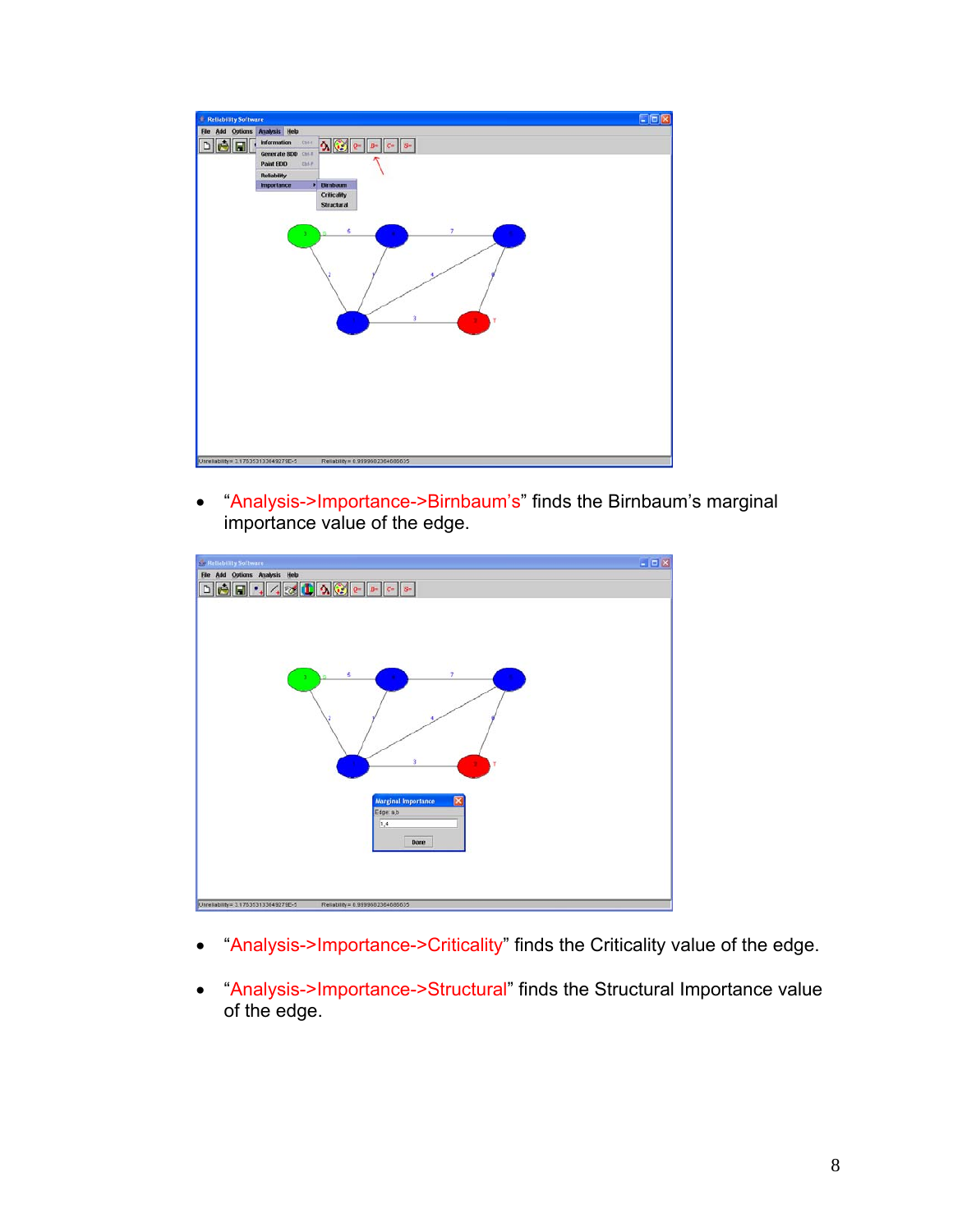## **Summary of the Example Network:**

- ¾ Probability of Event 1 (flood ∩ NOT hurricane) = Pr{flood}\*(1-Pr{hurricane\ flood}) = 0.0080 Intermediate value ( $Q_1$ ) = 1.9400028582011012E-4
- ¾ Probability of Event 2 (NOT flood ∩ hurricane) = (1-Pr{flood})\*Pr{hurricane\ NOT flood} = 0.0294 Intermediate value  $(Q_2)$  = 1.9400028582011012E-4
- ¾ Probability of Event 3 (flood ∩ hurricane) = Pr{flood}\*Pr{hurricane\ flood} = 0.012 Intermediate value  $(Q_3)$  = 2.9095809996605785E-4
- ¾ Probability of Event 4 (NOT flood ∩ NOT hurricane) = (1-Pr{flood})\*(1-Pr{hurricane\ NOT flood}) = 0.9506 Intermediate value  $(Q_4) = 1.881805620139661E-8$

Mission Time = 1000 hrs

Pu = Pr {No links in the network experiences an uncovered failure} = 0.9999790012389453 Unreliability of the network= 3.176353133649279E-5 Reliability of the network= 0.9999682364686635

| Edge                 | Birnbaum's Importance | <b>Criticality Importance</b> | <b>Structural Importance</b> |
|----------------------|-----------------------|-------------------------------|------------------------------|
| $e_1$ (1.4           | 3.000353351E-02       | 9.162098311E-02               | 1.1357442467E-01             |
| $e_2$ (1,3)          | 3.008658370E-02       | 9.187459125E-02               | 3.7262206323E-01             |
| $e_3$ (1,2)          | 3.008503026E-02       | 9.186984756E-02               | 3.8040730135E-01             |
| e <sub>4</sub> (1,5) | 3.000227525E-02       | 9.161714081E-02               | 1.0625161522E-01             |
| $e_5$ (3,4           | 7.167989534E-02       | 2.1888696806E-01              | 2.4029489559E-01             |
| $e_6$ (2,5)          | 7.024246057E-02       | 2.1449751218E-01              | 2.7555809680E-01             |
| $e_7$ (4,5           | 4.881943847E-02       | 1.4907860592E-01              | 1.5167313011E-01             |

## **Some more Examples:**

An Example from "A BDD-Based Algorithm for Reliability Graph Analysis." Xinyu Xang, Hairong Sun, Kishor S. Trivedi.



| Edge           | Failure Prob. | Birnbaum's Importance | <b>Criticality Importance</b> | <b>Structural Importance</b> |
|----------------|---------------|-----------------------|-------------------------------|------------------------------|
| e,             | 0.010         | 1.02873400F-02        | 3.10956980E-01                | 3.75000000E-01               |
| e,             | 0.015         | 1.51905600F-02        | 6.88751026E-01                | 3.75000000E-01               |
| $e_3$          | 0.020         | 2.92545000E-04        | 1.76856038E-02                | 1.25000000E-01               |
| e4             | 0.010         | 1.02873400E-02        | 3.10956980E-01                | 3.75000000E-01               |
| e <sub>5</sub> | 0.015         | 1.51905600E-02        | 6.88751026E-01                | 3.75000000E-01               |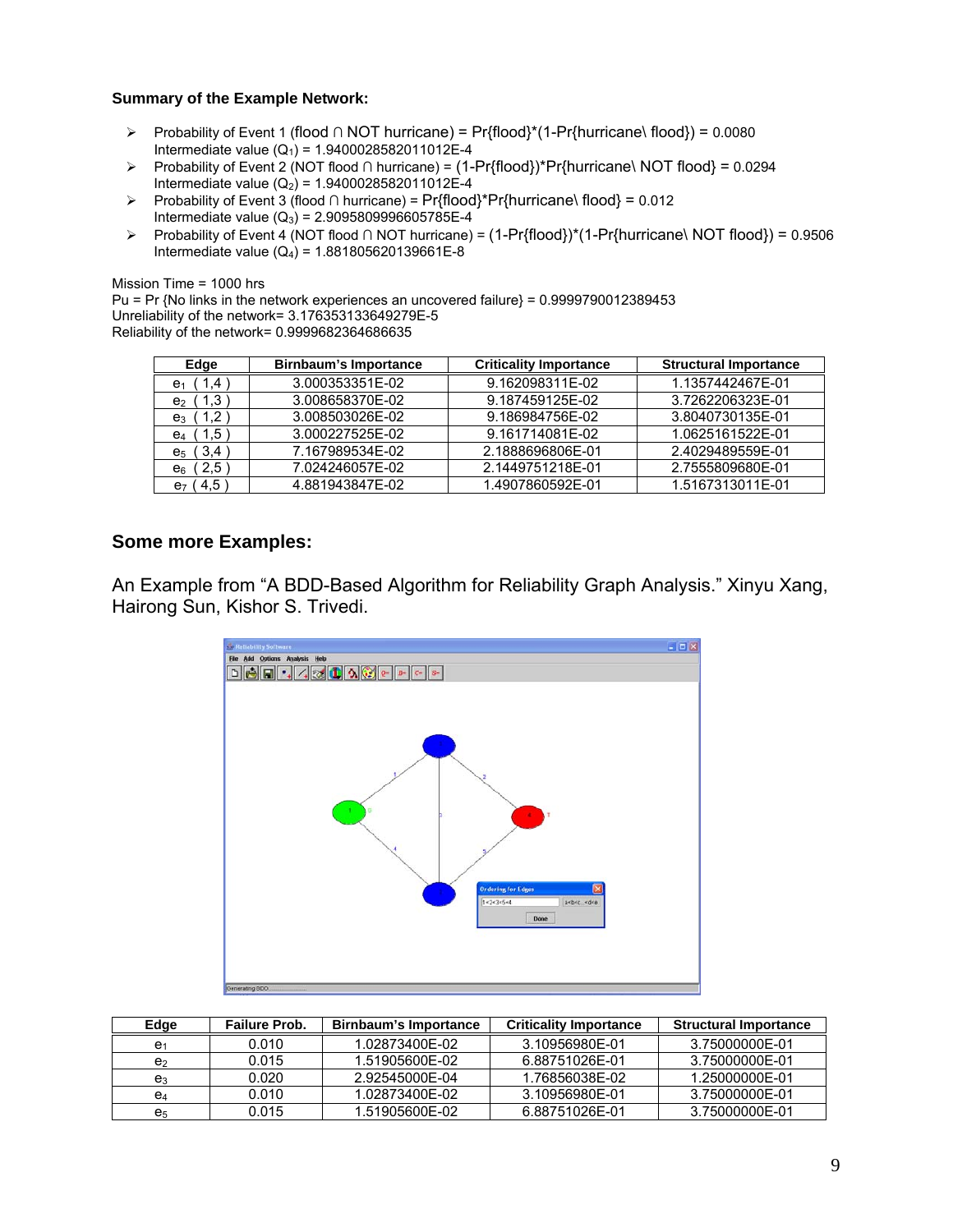

*Fig. Ordered BDD with variable ordering: 1<2<3<5<4* 



 *Fig. Reduced Ordered BDD with variable ordering: 1<2<3<5<4*